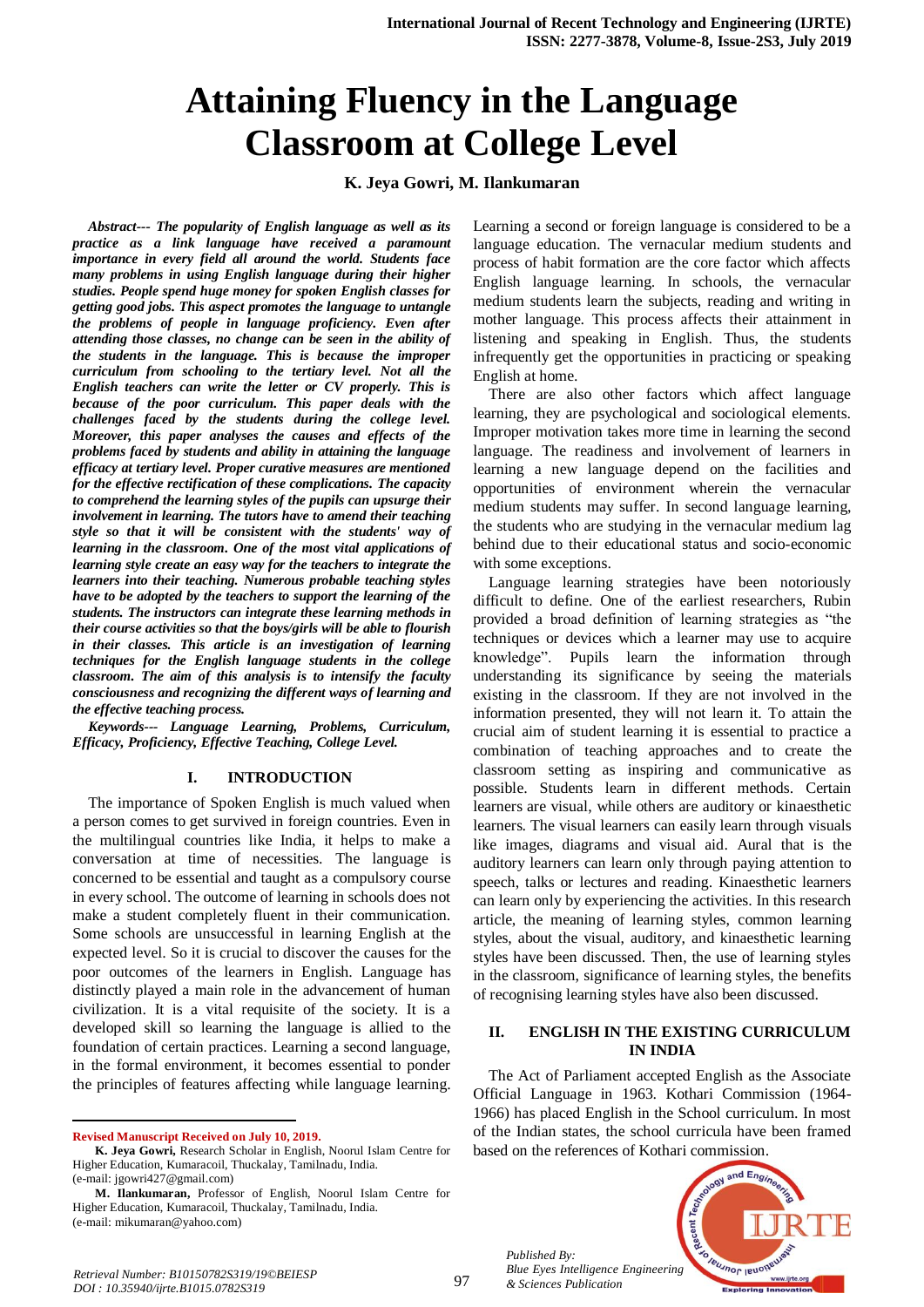In India, English is taught as practical efficacy and as a link language chiefly for knowledge and understanding. The native medium students are not well exposed to the language. The reason was that they were taught English as the only subject and not as a language and they learned their native language as a subject. Those students may have sufficient understanding and knowledge on the subject but they lack their confidence to express it for communication purpose. They also feel alienated when they meet different levels of students at tertiary level performing well in the class and feel discouraged and do not show themselves confidently during debates, discussions, interviews, and other vital day-to-day communications. If proper exposure is experienced by those students, it would be helpful for them to develop their skills in language learning without any complex.

Thorndike's theory, which was afterword supported by Woodworth, can be used to develop the vernacular medium students to speak English. This theory gives an opportunity for the transmission from listening to speaking skill to the particular degree. There are equal elements like the usage of pronunciation, vocabulary, comprehension, etc. These elements are indistinguishable in both the skills. The aims, interest and habits in the conditions also enable the process of learning.

In the language learning field, communicative approach is the recent invention which helps the students to develop their communicative skills. It also escalates the fluency and accuracy of the language. This approach helps the native medium students to develop their language learning skills. Communication and interaction is possible through this approach. Thus, the pupils indulge in various activities based on this approach which is important in developing their speaking skills in English. Although the English text book covers sufficient activities of communication, there is no adequate attention paid by the trainers and learners. If proper care is taken towards the students through these activities using this approach, it will help them to develop their communication skills. Furthermore, the pupils have to be trained in communication with collection of jargons, articulation and confidence. These elements help them to improve their day-to-day English communication during the course of their life.

## **III. THE PROBLEMS OF TEACHING ENGLISH IN HIGHER EDUCATION**

English plays an important role in India for years in every field. In college, the teachers of English has to face a host of problems, making their task a formidable challenge. Students joining college or university are expected to have learnt about 2500 English words along with the sentence structure of about 275. They are also expected to have an adequate knowledge in reading, writing and speaking the English language. In reality, most of the college freshers are less standard in their language skills. According to Mrs. Helen Bernard, the vocabulary gained by the average fresh learners in college is about 1500 words. Most of the college students make mistakes in speech as well as writing the language. This is highly due to the ineffective teaching of English language at the school level. The majority of teachers in Indian schools have poor command over the language in speaking as well as writing skills.

In schools, the teaching is mostly of examination oriented and thus most of the portions in the syllabus are left uncovered. For instance, the syllabus of English language stresses more on the aural-oral skills but less importance is given to the skill and it is not tested in schools. Thus, the students lack the fundamental and practical exposure on the speaking skills of the language which creates a sense of fear over speaking the language among the students of making errors and being embarrassed in front of the college classroom environment. Almost every school in India follows the Structural Approach in the classroom which is taught through the traditional methods such as Grammar Translation Method. On the contrary, the teachers do not realise the fact that these are much conventional and considered to be one of the oldest as well as the less effective methods.

Another factor responsible for the poor language in the Indian schools are that pupils are taught in their mother tongue. The target language is used only side by side. This factor results in poor command over the English language in the college level and also they not prepared for the change from the vernacular to English medium of instruction. The English teachers in college have to correct the students' wrong habit of writing and speaking as well as the sentence structures on account of the inefficient teaching in schools. They have to raise the standard level of the students which enables them to follow and understand the lectures, participate in seminars and discussions. Thus, the students develop their proficiency in the language over years.

Many English teachers have the wrong perspective of making the students get passed in the examinations. Other factors include the crowded classroom setting with lot of students. Under such condition, it is impossible for the teacher to paraphrase the text and dictate the note to score good marks in the examinations. Unfortunately in most of the Indian colleges, the teachers employ lecture method in the classroom. They just deliver the materials that they have prepared for the students in the class. The lecture method may be effective in the content subjects like English Literature, History and Political Science. This method is considered to be less effective to develop the language skills for the students of college level.

The above are some of the problems faced by the students. There are some students who are quite good in English. If such students are handled properly by the teachers, they can attain the skills of language. The average students know the mechanics of the language and have the limited vocabulary knowledge. Most college students know the rules of English grammar, even though they follow the wrong usage of language just because of the lack of practice. The teachers can provide remedial teaching for the students. Most of the students are hardworking and aware of the significance of English language with regard to their future career.



*Published By: Blue Eyes Intelligence Engineering & Sciences Publication*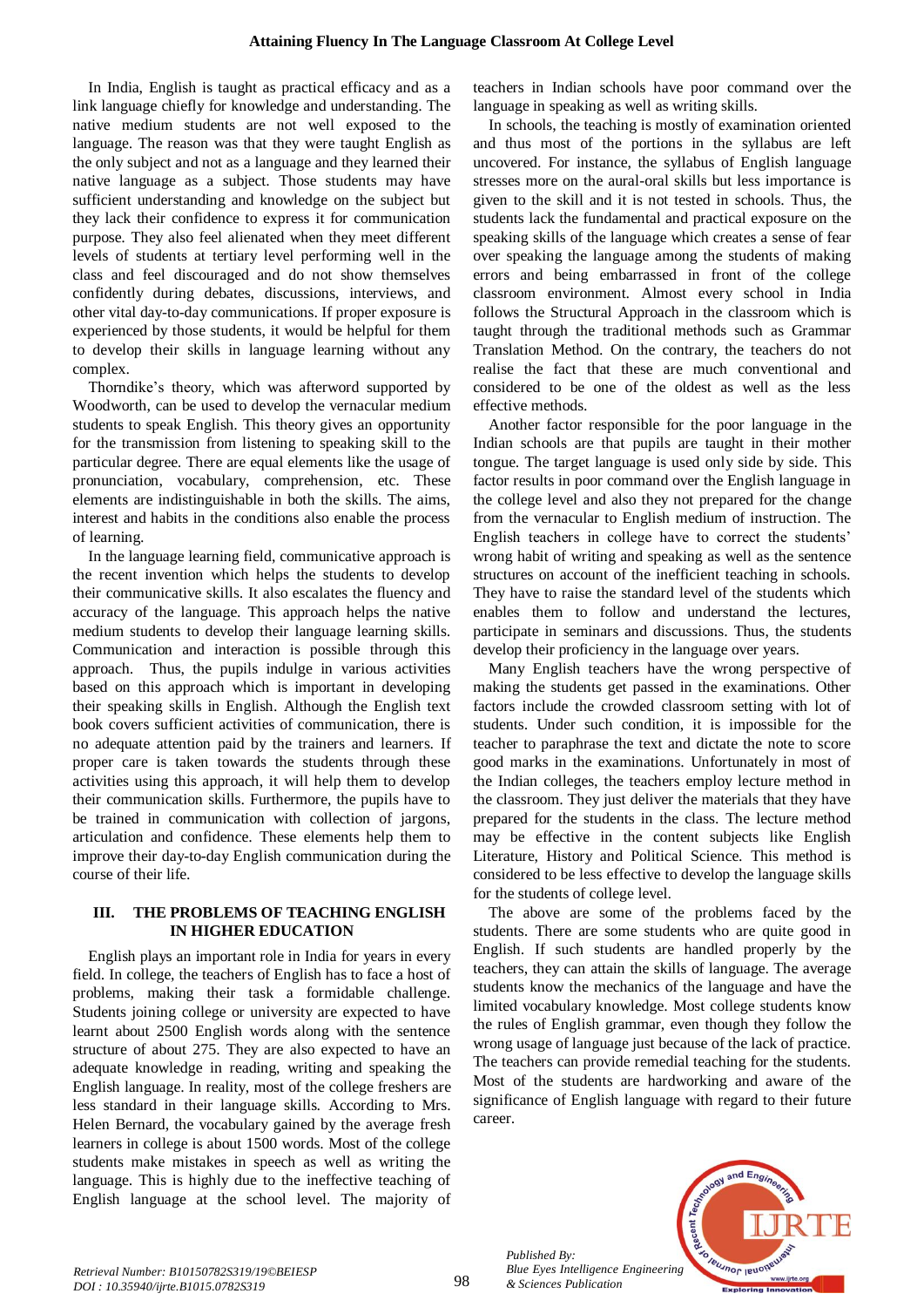The only factor which holds the students back from attaining the language fluency is their hesitancy in speaking the language because of fear of making mistakes. Once when the teacher helps the students to battle such diffidence from them, they will be able to remove their psychological barrier from speaking the language fluently. The teachers have to improve their methods of teaching language by keeping it as a tool of communication.

## **IV. PROBLEMS IN LEARNING A SECOND LANGUAGE**

Students face numerous challenges in learning English as a second language. They commit errors in grammar, pronunciation, usage and vocabulary. They also encounter the interference of native language in the usage of English. Even the language policy that is the curriculum is concerned to be one of the problems affecting students from acquiring the language. Comparing to the students of urban areas, the rural area students have poor exposure in learning language whereas the urban students are exposed with a lot of utilities to learn the language. So the opportunities become rare in the case of the students from rural areas. The main hurdle for learning English is that there is no acquainted atmosphere to learn the language. There is no exposure outside the classroom. In other words, the students do not understand the instant necessity to acquire the language. Besides these problems on the part of students, the curriculum also plays a major role in the attainment of the language. MirzaeiRizi (2014) et al. states that the poor teaching and learning problems of English language can be identified in Iran and India.

The students, when they move to tertiary level realise the need of the fluency in English, look forward to develop the language. On the contrary, the fact is that they do not know where and how to start to improve in it. In many cases, students do not show their interest to learn the language in English classes. Many other students fail to learn it without comprehending the strategy in it where some students accomplished it successfully. The fact is that strategy is not taught in schools as well as in colleges. (Akbari, 2014) Teachers fail to teach them the effective methods of learning the language in the classroom. Thus, it ends up with mugging up the language. It has been claimed that autonomous learning is vital for language learners for the following three motives. The first reason is that because of the difficulty of task in learning, and the second reason is that self-learning would stimulate the learning efficiency of the students. The third reason is that the learners develop their interest in the course of learning.

The other aspect is that the students' complexity in learning English consists of acquiring ample of words and grammar rules which could only be memorized (Oxford 2001). The factors for the struggle of the English language learners may also be because of the different educational background. For instance, the students who hail from rural areas do not expose to wide range of the language. In the crowded classrooms, the students do not get individual attention which results in the lack of listening. It is because of the disinterest in learning. Some schools give less prominence to English subject comparing to other subjects. This stops one from realising its significance as a

communication means in every field for survival. It is the fault of the educational system that the students are made to be prepared from the perspective examination. Thus, their concentration moves to getting highest marks rather than learning it by comprehending the subject. In this way, they do not get any internal motivation. According to the Indian curricular setting, reading and writing skills are given importance rather than listening and speaking skills. This priority over the former skills make the students know the importance of the latter skills.

## **V. GENERAL PROBLEMS OF TERTIARY LEVEL STUDENTS IN LEARNING ENGLISH**

Generally, the English language learners encounter the problems in speaking English confidently and fluently. In the case of tertiary level, the students face the new environment which cause them fear and dilemma. In college, an individual meets different ability of students hailed from different board of schools. In this circumstance, the students who have poor intelligence in English language cage themselves by being an introvert. The influence of the native is the main factor in this circumstance. This condition stops them from learning English because of their lack of confidence. Apart from being an introvert, when they try to acquire the language they face complications such as poor vocabulary, poor listening facility which are the negatives for good speaking, low educational background of the family members, educational system without much focus on speaking skill and no provision of separate English speaking classes in schools. This is one among the factors affecting the students at tertiary level in learning English. Speaking is vital and basic method of communication in society. Speaking well has a vivid influence on individual's life.

- **Defective Teaching Methods** is one of the reasons but the fact is ignorance of the teachers in applying the teaching method in the classroom causes disinterest in learning among the students. Thus, the teaching becomes ineffective.
- **Passiveness to New Procedures and Techniques** is another reason where some teachers fail to apply these procedures in teaching language because of the ignorance.
- **Crowded Classroom** leads the teacher not to pay attention to the individual student. English teachers encounter a number of challenges in controlling the big classroom.
- **The Syllabus of English** is purely based on the examination point of view and does not motivate the learners in developing their communicative skills which confine them to learn it in the perspective of examination.

People who can speak English fluently is assumed to be knowledgeable in India. It is considered to be an obsession rather than a compulsion. It is compulsory in every school to have English as a subject. As it is beneficial for getting good jobs, every college provides education in English.



*Published By:*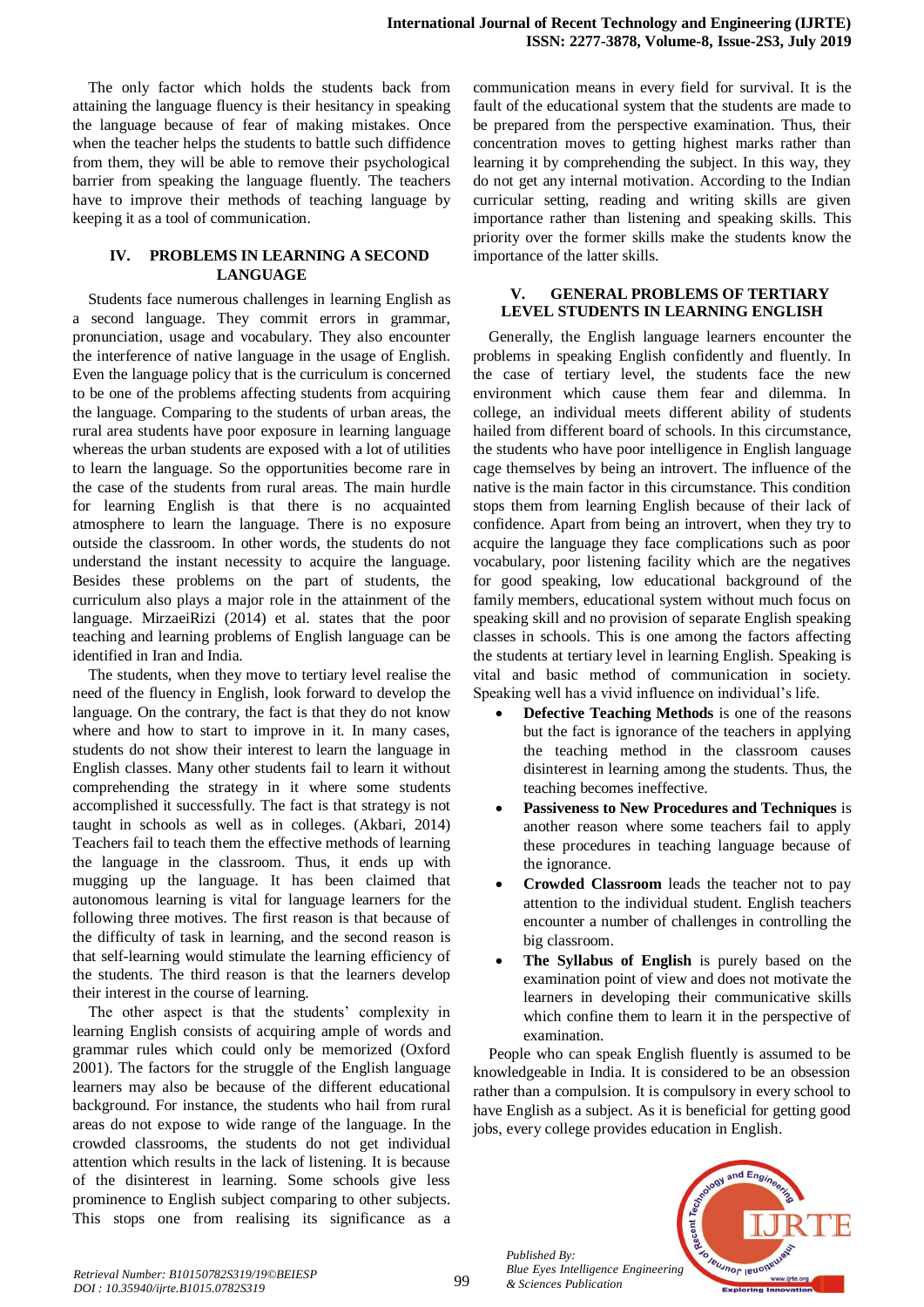In most of the schools, English has been taught as a subject rather than a language. It makes the students fail in communicating fluently in English. The main factor is that it centres around textbooks than focussing on communication practice for a good fluency in English.

In India, there are ordinarily different types of schools regarding English language teaching. English medium schools teach mother tongue merely as a subject, keep it as the medium of instruction for all the subjects. Even though English has been made compulsory in many schools from early stage to the higher level, the question arises about the change of learning English during the transitional period that is from one level to the other. In this transitional stage, the students of second language move towards experience and the practical source of learning English. Thus, the method of teaching decides the quality of the school.

English language teaching in India varies in its standards according to the states. As a result, it produces the children with poor as well as good English language. As the students were motivated to memorize the subjects for achieving good marks, they lack the power of communicating in English fluently. In future, the high school students' transition to college level of education make them realize that the good command over English is necessary for getting good jobs. They also realise at this juncture about the necessity of English because, at the college level, English is the mandatory medium of instruction. The lack of exposure to communication creates an inferior feeling to communicate in English. At the stage of transition, the learners of English feel difficult to acquire the language. The school as well as college experiences exist with different kinds of students; students from rural and urban area, students who studied from Tamil medium to English medium. The other problem that the students fail to acquire the competency in English is because language is taught by the rules and learnt by habit of memorizing it. Some of the factors are discussed as follows.

#### *Lack of Clear System*

One of the main reasons for the poor standard of English is the lack of clear policy. The teaching and learning of English have been changing. Though English is taught as a compulsory subject, only the pass mark is taken into consideration. The Government has decided not to consider marks of English as essential for admission into a university course. Thus, the students give more attention to scoring best marks in other subjects.

#### *Problems Related with Different Students*

Most of the students in India do not get opportunities to speak in English. The rural students get less chances to speak or listen to classes in English. Even in the rural areas, they learn all the subjects in the vernacular language. In this situation, they expose much with the mother tongue and results in the poor competency in English. Different students face difficulties in learning English depending on their capabilities. Learning unknown vocabularies daily, reading books and newspaper, learning pronunciation, listening and thinking in English improve their competency. Some pupils may struggle to learn and do not take any effort to improve their language skill just because of their inferiority complex. Some others struggle to take any efforts to learn the language.

## *Lack of Motivation*

Motivation can induce a person to achieve success. Some students are demotivated or may have paid less attention by the teachers. This act may lead them to lack interest in the subject. Some students are weakly motivated due to their social and family background. So the teacher must stimulate such students with motivation. Some teachers have negative aspects on their students. So they do not give any tasks, assignments or challenge to the students. Thus, the students do not get any opportunity to improve in a possible way.It is not easy to learn a second language and so rewarding the students with appreciation induce them to learn the language with interest.

## *Large Classroom*

The over strength in the classroom is hard for the teachers to pay attention to the students individually. It is also tough for them to pay attention on weak or creative students. As there is no individual attention paid to the students individually, there is no chances for them to develop their intelligence.

## *Faulty Examination System*

The examination system in this country encourages the students to memorize the subjects. The language and speaking skills are totally neglected. The teachers also never motivate the students to write on their own from the idea they have learned. So the students go beyond on mugging up and producing it on the exam paper.

## *Remedial Teaching*

Remedial teaching is nothing but a language teaching programme. The students' lack of attention or concentration, their pull of mother tongue, misunderstanding and mishearing of words, word analogy are likely to go wrong in the English language classrooms by the students. These misrepresentations of the target language may become deeply imbedded habits if they are not detected and remedied from time to time. The situations such as wrong methods of teaching, bad models of the use of the language, adverse teaching conditions and the neglect of remedial programme for long period prove that students are discovered to be much below the levels of attaining the competency over the language.

The situation like where the high percentage of students enter the college or university with a low performance in English is great disadvantage to them to carry out their studies.

Hence, it is essential to conduct remedial programmes to standardise students' proficiency in English language.



*Published By:*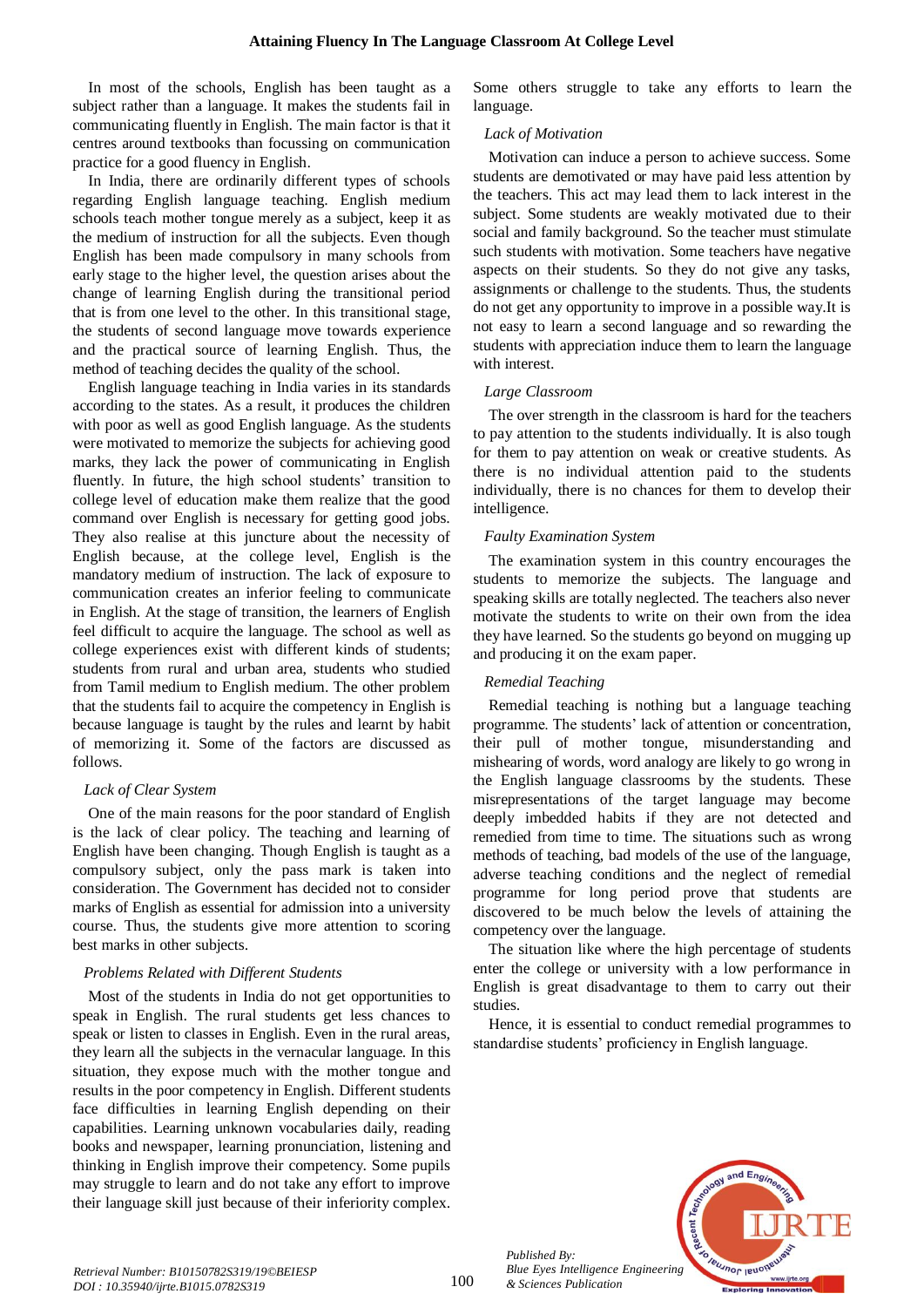# **VI. CURATIVE MEASURES FOR THE DIFFICULTIES OF ENGLISH LANGUAGE TEACHING AT TERTIARY LEVEL & RESULTS**

- The curriculum for the students have to be updated so that the students search for materials in library or internet.
- For the natural and real language learning, authentic materials such as magazines, newspapers, advertisements etc.have to be involved in the classroom teaching.
- Apart from grammar translation method, the teachers have to teach through TBLT (Task Based Language Teaching) and CLT (Communicative Language Teaching) because continuous teaching makes them feel boring. In this case, these activities interest them to learn the language.
- Using different methods of teaching in class paves the way for effective learning. There are variety of language teaching methods which have to be used widely. The language teaching methods include, direct method, audio lingual method, grammar translation method, oral approach, communicative language teaching, etc.
- It is significant for a teacher to cultivate a rapport with the class which creates an impression of approachable perspective towards the teacher.
- Apart from teaching the students, making a daily conversation improve their language skills.
- The students may have complex ideas within themselves which stop them from learning the language. In addition to this, the students experience different barriers in language learning, this situation can be avoided by using the formal delivery of language without using the regional dialect.
- Mistakes are possible during the course of learning which have to deal with care without punishing or embarrassing the students. Correcting the mistakes have to be handled subtly.
- The teachers have to motivate the communication skills by making an interactive classroom teaching which cultivate their confidence and get rid of their socio psychological complications.
- Teachers have to focus on all set of students, and not only the intelligent and average students. Teachers have to give equal care to all students so as to create a healthy relationship. Weak students have to get more attention from the teachers.
- Punishments need not be done in the classroom, as it would affect the students psychologically.
- It is in the hands of the teachers to create the teacher-friendly environment. A teacher has to motivate the students to communicate in English thereby they will get enough chance for that. The teachers have to make the students participate in peer learning, and other activities to develop communication skills. Thus, the teacher can lead the students to feel at ease from the transitional dilemma.

# **VII. CONCLUSION**

English language teaching to the college students is bound with the problems of poor motivation, inadequate exposure to the language, poor class room conditions, etc. Effective language teaching is important because it is essential to reach the learners with all abilities. Teachers face many problems in teaching English to the tertiary level students. However, in schools, no effective teaching is done to improve the language. So the teachers in colleges find this as an excuse in handling poor students in English classes. The students should be gradually provided patterns of sentences from simple to difficult to improve their language. They should also try to improve their vocabulary skills to improve their expression. A change in the teaching method have to be imparted through the practical method of teaching which creates interest in students in learning English.

# **REFERENCES**

- 1. A Delbio, Dr. M. Ilankumaran, "Theories, Techniques, Methods and Approaches of Second Language Acquisition: A Psychological Perspective" International Journal of Engineering and Technology (IJET) (Scopus Indexed), vol.7 no3.6, July, 2018, pp. 192-197, ISSN: 2227-524X
- 2. Delbio, Dr. M. Ilankumaran, "Second Language Acquisition Through Neurolinguistic Programing: A Psychoanalytic Approach" International Journal of Engineering and Technology (IJET) (Scopus Indexed), vol.7 no 4.36, Nov. 2018, pp. 624-629, ISSN: 2227-524X
- 3. Delbio, Dr. M. Ilankumaran. "Process and Techniques to Improve Memory Power in Second Language Aquisition", Literatures in English for Cross Cultural Communication, Annammal Publications, Nov. 2018, pp. 189-196, ISBN: 978-81-923842-5-2
- 4. Delbio, Dr. R. Abilasha, Dr. M. Ilankumaran, "Second Language Acquisition and Mother Tongue Influence of English Language Learners – A Psycho Analytic Approach" International Journal of Engineering and Technology (IJET) (Scopus Indexed), vol.7 no 4.36, Nov. 2018, pp. 497-500, ISSN: 2227-524X
- 5. Abilasha, R. Ilankumaran, M. "Incarnation of ICT in English Language Teaching." *Research Journal of English Language and Literature,* vol. 2, no. 4, 2014, pp. 216-220.
- 6. Akbari, Zahra. "Current challenges in teaching/learning English for EFL learners: The case of Junior High School and High School." *Procedia - Social and Behavioral Science*, 2015, pp. 394 – 401.
- 7. Akbari, Zahra. "The Role of Grammar in Second Language Reading Comprehension: Iranian ESP Context". *Procedia - Social and Behavioral Sciences*, 2014, pp.122-126.
- 8. Delbio A, Dr. M. Ilankumaran, 'Pedagogical Approach and Strategies of English Language Teaching through Global Literature' International Journal of English Language and Literature in Humanities (IJELLH) with IF 5.7, vol.6 no.12, Dec. 2018, pp.52-59, ISSN-2321-7065 (Online)
- 9. Dr. M. Ilankumaran, P. Deepa "Teaching Literature Enhances Communication Skills – A Study with Special Emphasis on Poetry" International Journal of



*Published By:*